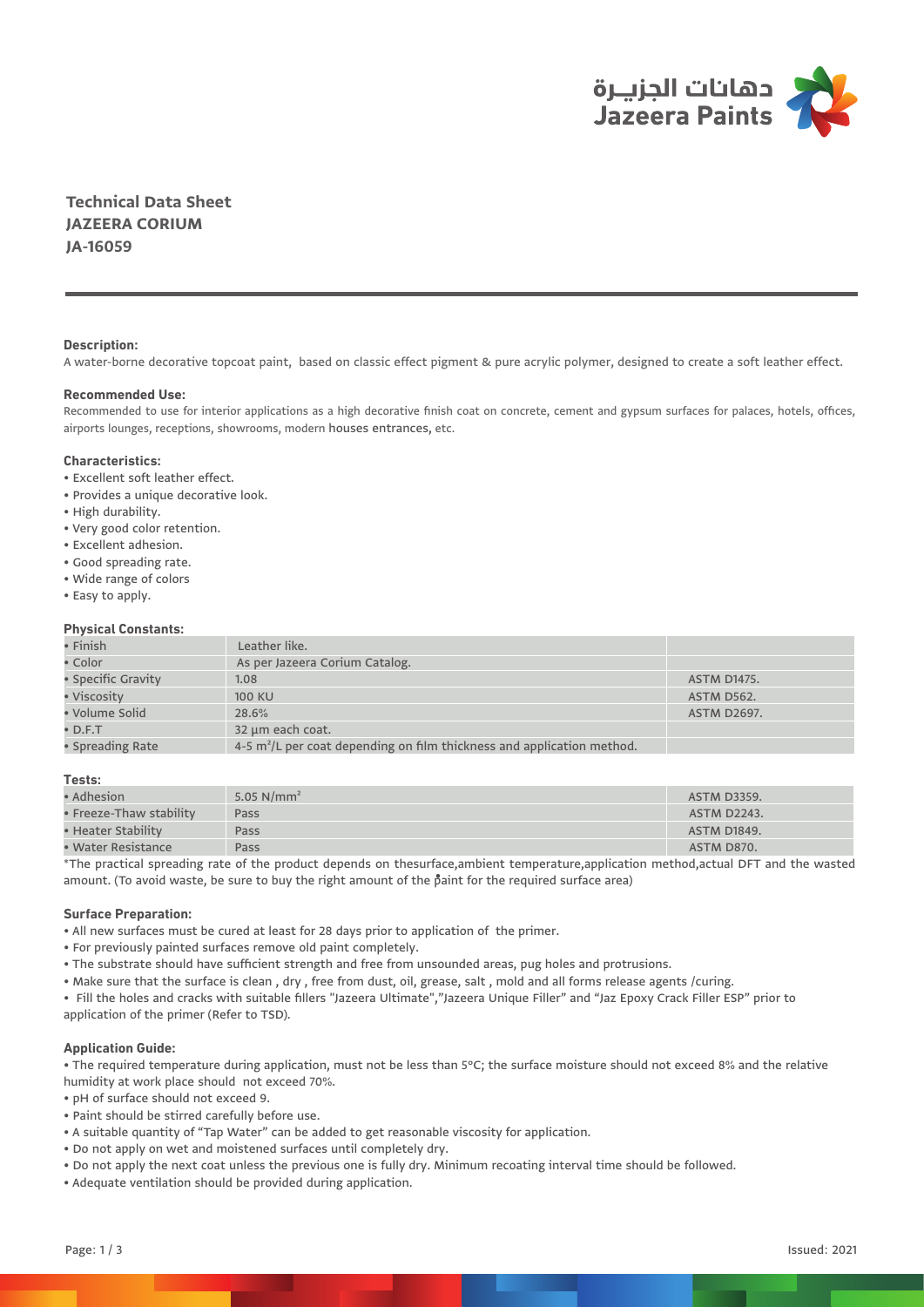

**Technical Data Sheet JAZEERA CORIUM JA-16059**

## **Application Tools &**

•Roller :Soft and smooth roller (Recommended type: Dekor Nardeen 8009 - code: 1093) •Trowel : Stainless steel. •Trowel :Plastic trowel.

# **Thinner:**

Tap Water.

## **Thinning Ratio:**

Ready for use without thinning. It can be thinned, if necessary by tap water, depending on the weather and application conditions.

# **Painting System:**

• Apply one coat of "Jazeera Green Prime".

• Apply two coats of "Jazeera Green Putty".

• Apply two coats of "Jazeera Silk Deco Primer" with same colour of "Jazeera Corium" using a fine roller or spary gun and make sure that the surface is uniform and there are noroller marks.

• Apply one coat of "Jazeera Corium" using a roller after thinning with fresh water up to (max.25%) and let it for full dry.

1- To Obtain The Smooth Shape:

• Apply a second coat of "Jazeera Corium" randomly, by using a roller without thinning, then make a design by using a special trowel randomly.

• Apply a third coat of "Jazeera Corium" as the previous step to give a final appearance.

• Design should be completed within 10 minutes, depends on temperature during application.

2- To obtain the Art Shape:

• Apply a coat of "Jazeera Corium" randomly, by using recommended natural sea sponge without thinning.

• Press gently by using special plastic scrapper.

• Design should be completed within 10 minutes, depends on temperature during application.

# **Drying Time:**

| • Surface dry | (20 - 30) minutes. |
|---------------|--------------------|
| • Hard dry    | 24 hours.          |
| • Full cure   | 7 days.            |

# **Cleaning Tools:**

Tap water.

**Packing:** 3.00 ltr Can.

# **Shelf Life & Storge:**

Shelf life : 24 months @ 25 °C. Storage: The container should be kept in sealed, dry, cool, well ventilated place and stored in accordance with national regulations.